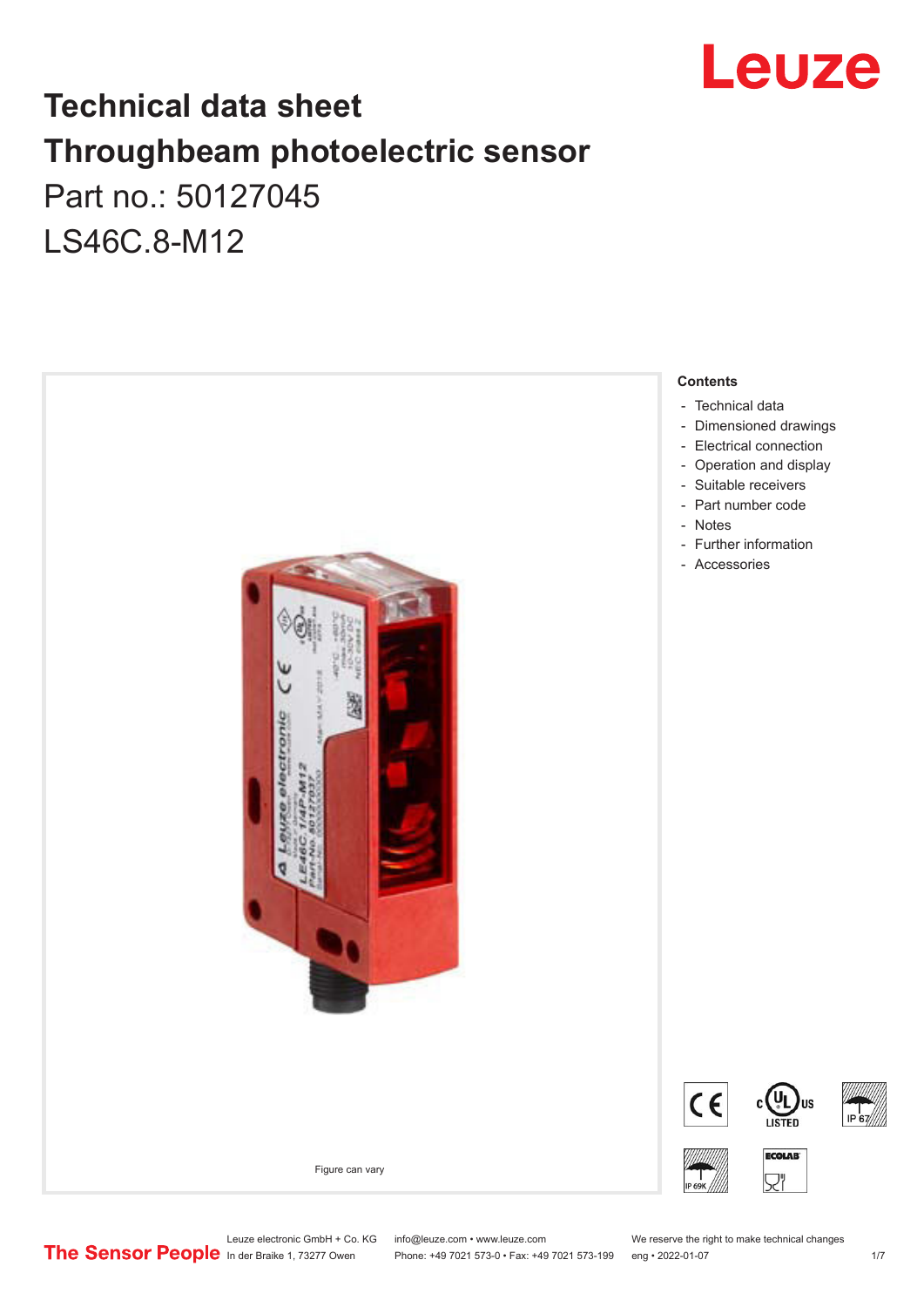# <span id="page-1-0"></span>**Technical data**

# Leuze

| Basic data                      |                                      |  |  |
|---------------------------------|--------------------------------------|--|--|
| <b>Series</b>                   | 46C                                  |  |  |
| <b>Operating principle</b>      | Throughbeam principle                |  |  |
| Device type                     | Transmitter                          |  |  |
| <b>Special version</b>          |                                      |  |  |
| <b>Special version</b>          | Activation input                     |  |  |
| <b>Optical data</b>             |                                      |  |  |
| <b>Operating range</b>          | Guaranteed operating range           |  |  |
| <b>Operating range</b>          | $0.5120$ m                           |  |  |
| <b>Operating range limit</b>    | Typical operating range              |  |  |
| <b>Operating range limit</b>    | 0150m                                |  |  |
| Beam path                       | <b>Divergent</b>                     |  |  |
| <b>Light source</b>             | LED, Red                             |  |  |
| Wavelength                      | 630 nm                               |  |  |
| <b>Transmitted-signal shape</b> | Pulsed                               |  |  |
| LED group                       | Exempt group (in acc. with EN 62471) |  |  |
| <b>Electrical data</b>          |                                      |  |  |
| <b>Protective circuit</b>       | Polarity reversal protection         |  |  |
|                                 | Short circuit protected              |  |  |
|                                 | <b>Transient protection</b>          |  |  |
|                                 |                                      |  |  |
| Performance data                |                                      |  |  |
| Supply voltage U <sub>R</sub>   | 10  30 V, DC, Incl. residual ripple  |  |  |
| <b>Residual ripple</b>          | 0  15 %, From $U_{\rm B}$            |  |  |
| <b>Open-circuit current</b>     | 020mA                                |  |  |
| <b>Inputs</b>                   |                                      |  |  |
| Number of activation inputs     | 1 Piece(s)                           |  |  |
|                                 |                                      |  |  |
| <b>Activation inputs</b>        |                                      |  |  |
| <b>Voltage type</b>             | <b>DC</b>                            |  |  |
| <b>Switching voltage</b>        | high: $\geq 8V$                      |  |  |
|                                 | Low: $\leq$ 2V                       |  |  |
| Switching voltage high, min.    | 8 V                                  |  |  |
| Switching voltage low, max.     | 2V                                   |  |  |
| Activation/disable delay        | 1 <sub>ms</sub>                      |  |  |
| Input resistance                | 10,000 $\Omega$ , 10 %               |  |  |
|                                 |                                      |  |  |
| <b>Activation input 1</b>       |                                      |  |  |
| Assignment                      | Connection 1, pin 4                  |  |  |
| <b>Active switching state</b>   | High                                 |  |  |
| <b>Timing</b>                   |                                      |  |  |
|                                 |                                      |  |  |

**Readiness delay** 300 ms

**Connection 1 Signal IN** Voltage supply **Type of connection** Connector **Thread size** M12 **Type** Male **Material** Plastic **No. of pins** 4 -pin **Encoding** A-coded **Mechanical data Dimension (W x H x L)** 20.5 mm x 76.3 mm x 44 mm **Housing material Housing material Plastic Plastic housing** PC-PBT **Lens cover material Community Plastic / PMMA Net weight** 60 g **Housing color** Red **Type of fastening** Through-hole mounting Via optional mounting device **Compatibility of materials** ECOLAB **Operation and display Type of display** LED **Number of LEDs** 2 Piece(s) **Environmental data** Ambient temperature, operation  $-40...60$  °C **Ambient temperature, storage**  $-40$  ... 70 °C **Certifications Degree of protection** IP 67 IP 69K **Protection class** III **Certifications** c UL US **Standards applied** IEC 60947-5-2 **Classification Customs tariff number** 85365019 **eCl@ss 5.1.4** 27270901 **eCl@ss 8.0** 27270901 **eCl@ss 9.0** 27270901 **eCl@ss 10.0** 27270901 **eCl@ss 11.0** 27270901 **ETIM 5.0** EC002716 **ETIM 6.0** EC002716

**ETIM 7.0** EC002716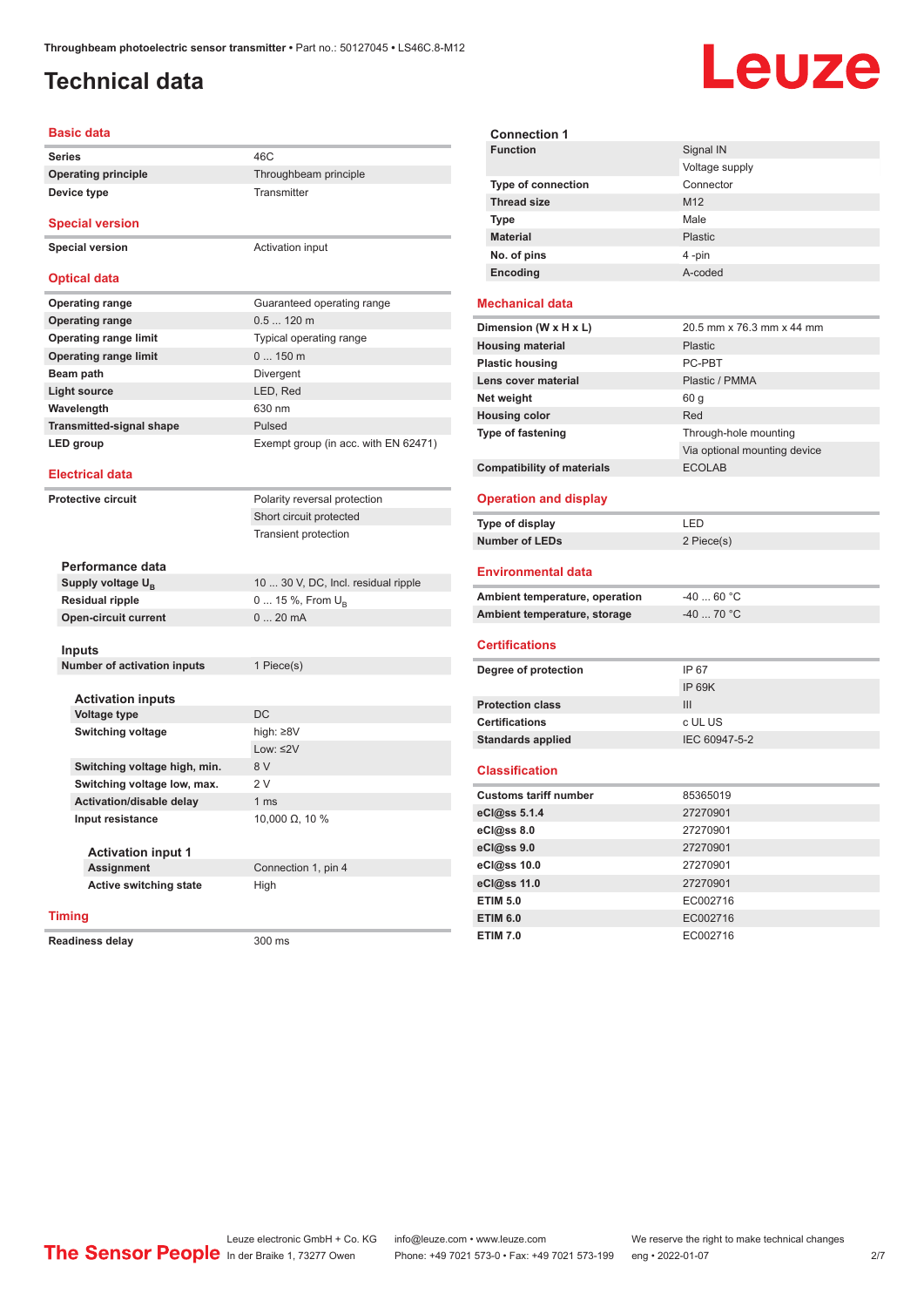# <span id="page-2-0"></span>**Dimensioned drawings**

Leuze

All dimensions in millimeters



# **Electrical connection**

**Connection 1**

| <b>Function</b>    | Signal IN      |
|--------------------|----------------|
|                    | Voltage supply |
| Type of connection | Connector      |
| <b>Thread size</b> | M12            |
| <b>Type</b>        | Male           |
| <b>Material</b>    | Plastic        |
| No. of pins        | 4-pin          |
| Encoding           | A-coded        |

#### **Pin Pin assignment 1** V+ **2** n.c. **3** GND **4** IN 1

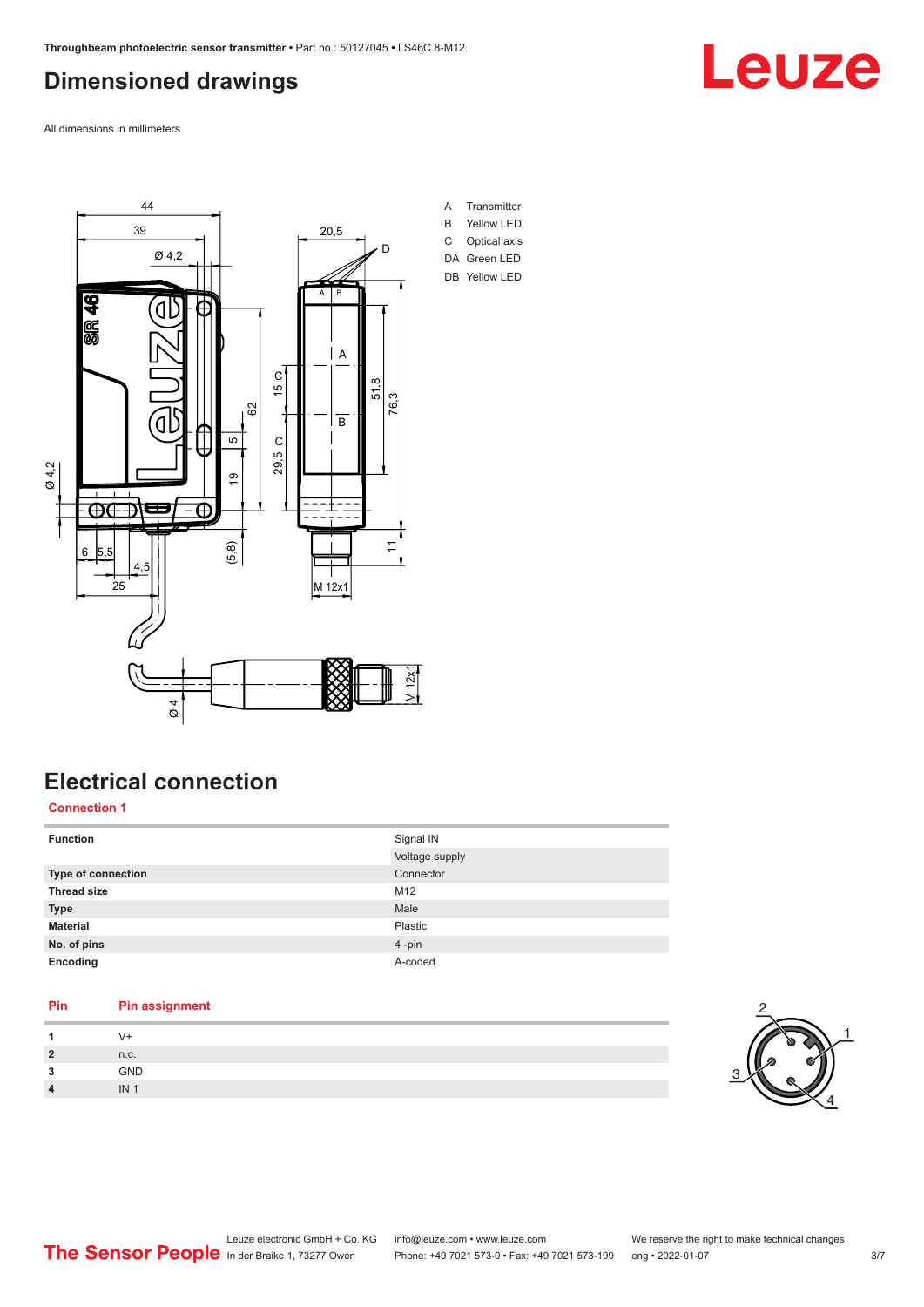# <span id="page-3-0"></span>**Operation and display**

# Leuze

| <b>LED</b>     | Display                  | <b>Meaning</b>          |
|----------------|--------------------------|-------------------------|
|                | Green, continuous light  | Operational readiness   |
| $\overline{2}$ | Yellow, continuous light | Transmitted beam active |
|                | Yellow, continuous light | Transmitted beam active |

# **Suitable receivers**

| Part no. | <b>Designation</b> | <b>Article</b>                                  | <b>Description</b>                                                                                                                                                                                                                                                                                                                               |
|----------|--------------------|-------------------------------------------------|--------------------------------------------------------------------------------------------------------------------------------------------------------------------------------------------------------------------------------------------------------------------------------------------------------------------------------------------------|
| 50127037 | LE46C.1/4P-M12     | Throughbeam<br>photoelectric sensor<br>receiver | Operating range limit: 0  150 m<br>Supply voltage: DC<br>Digital switching outputs: 2 Piece(s)<br>Switching output 1: Transistor, PNP, Light switching<br>Switching output 2: Transistor, PNP, Dark switching<br>Switching frequency: 500 Hz<br>Connection: Connector, M12, Plastic, 4 -pin<br>Operational controls: 270° potentiometer          |
| 50131556 | LE46C.P/2N-M12     | Throughbeam<br>photoelectric sensor<br>receiver | Special version: Operation of parallel light axes<br>Operating range limit: 0  120 m<br>Supply voltage: DC<br>Digital switching outputs: 2 Piece(s)<br>Switching output 1: Transistor, NPN, Light switching<br>Switching output 2: Transistor, NPN, Dark switching<br>Switching frequency: 500 Hz<br>Connection: Connector, M12, Plastic, 4-pin  |
| 50131555 | LE46C.P/4P-M12     | Throughbeam<br>photoelectric sensor<br>receiver | Special version: Operation of parallel light axes<br>Operating range limit: 0  120 m<br>Supply voltage: DC<br>Digital switching outputs: 2 Piece(s)<br>Switching output 1: Transistor, PNP, Light switching<br>Switching output 2: Transistor, PNP, Dark switching<br>Switching frequency: 500 Hz<br>Connection: Connector, M12, Plastic, 4 -pin |
| 50127036 | LE46C/2N-M12       | Throughbeam<br>photoelectric sensor<br>receiver | Operating range limit: 0  150 m<br>Supply voltage: DC<br>Digital switching outputs: 2 Piece(s)<br>Switching output 1: Transistor, NPN, Light switching<br>Switching output 2: Transistor, NPN, Dark switching<br>Switching frequency: 500 Hz<br>Connection: Connector, M12, Plastic, 4-pin                                                       |
| 50127033 | LE46C/4P-M12       | Throughbeam<br>photoelectric sensor<br>receiver | Operating range limit: 0  150 m<br>Supply voltage: DC<br>Digital switching outputs: 2 Piece(s)<br>Switching output 1: Transistor, PNP, Light switching<br>Switching output 2: Transistor, PNP, Dark switching<br>Switching frequency: 500 Hz<br>Connection: Connector, M12, Plastic, 4-pin                                                       |
| 50127038 | LE46C/4W-M12       | Throughbeam<br>photoelectric sensor<br>receiver | Special version: Warning output<br>Operating range limit: 0  150 m<br>Supply voltage: DC<br>Digital switching outputs: 2 Piece(s)<br>Switching output 1: Transistor, PNP, Light switching<br>Switching output 2: Transistor, PNP, UB switching<br>Switching frequency: 500 Hz<br>Connection: Connector, M12, Plastic, 4-pin                      |

# **Part number code**

Part designation: **AAA46C d EE-f.GG H/i J-K**

#### **AAA46C Operating principle / construction**

HT46C: Diffuse reflection sensor with background suppression

- LS46C: Throughbeam photoelectric sensor transmitter
- LE46C: Throughbeam photoelectric sensor receiver

PRK46C: Retro-reflective photoelectric sensor with polarization filter RK46C: Retro-reflective photoelectric sensor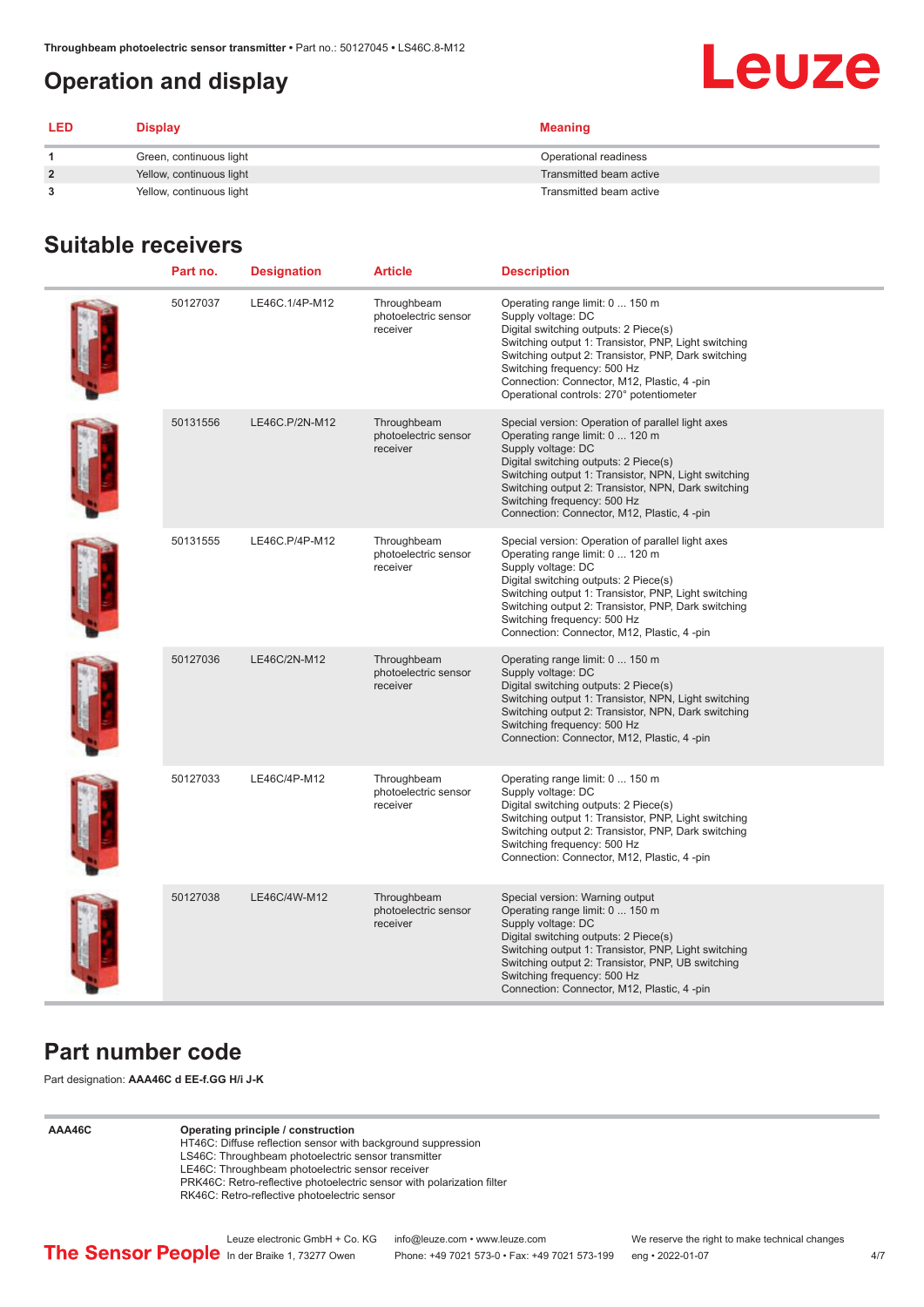# <span id="page-4-0"></span>**Part number code**



| d           | Light type<br>n/a: red light<br>I: infrared light                                                                                                                                                                                                                                                                                                                                                                                                                                                                                                                                                                                                                                              |
|-------------|------------------------------------------------------------------------------------------------------------------------------------------------------------------------------------------------------------------------------------------------------------------------------------------------------------------------------------------------------------------------------------------------------------------------------------------------------------------------------------------------------------------------------------------------------------------------------------------------------------------------------------------------------------------------------------------------|
| EE          | Light source<br>n/a: LED<br>L1: laser class 1<br>L <sub>2</sub> : laser class 2                                                                                                                                                                                                                                                                                                                                                                                                                                                                                                                                                                                                                |
| f           | Preset range (optional)<br>n/a: operating range acc. to data sheet<br>xxxF: Preset range [mm]                                                                                                                                                                                                                                                                                                                                                                                                                                                                                                                                                                                                  |
| GG          | Equipment<br>n/a: standard<br>1: 270° potentiometer<br>8: activation input (activation with high signal)<br>01: diffuse reflection sensor with background suppression (HT): HG tape (HighGain tape) is not detected from a distance of 900 mm with a set<br>operating range of $\leq$ 450 mm (diffuse reflection: 6%, black)<br>D: Depolarizing media<br>E: Diffuse reflection sensor with background suppression (HT): optimized for dusty environments<br>SL: Diffuse reflection sensor with background suppression (HT): slit diaphragm 25 mm x 3 mm<br>P: throughbeam photoelectric sensor receiver (LE): edge filter for parallel operation<br>L: Light-band<br>XL: Extra long light spot |
| н           | Operating range adjustment & version<br>n/a with diffuse reflection sensor with background suppression (HT): range adjustment via mechanical adjusting spindle<br>n/a with retro-reflective photoelectric sensors (PRK): operating range not adjustable<br>1: retro-reflective photoelectric sensors (PRK/RK): sensitivity adjustment via potentiometer<br>3: teach-in via button<br>P2: resolution 2 mm                                                                                                                                                                                                                                                                                       |
| j.          | Switching output/function OUT 1/IN: Pin 4 or black conductor<br>2: NPN transistor output, light switching<br>N: NPN transistor output, dark switching<br>4: PNP transistor output, light switching<br>P: PNP transistor output, dark switching<br>L: IO-Link                                                                                                                                                                                                                                                                                                                                                                                                                                   |
| J           | Switching output / function OUT 2/IN: pin 2 or white conductor<br>2: NPN transistor output, light switching<br>N: NPN transistor output, dark switching<br>4: PNP transistor output, light switching<br>P: PNP transistor output, dark switching<br>8: activation input (activation with high signal)<br>9: deactivation input (deactivation with high signal)<br>W: warning output<br>X: pin not used                                                                                                                                                                                                                                                                                         |
| κ           | <b>Electrical connection</b><br>n/a: cable, standard length 2000 mm, 4-wire<br>200-M12: cable, length 200 mm with M12 connector, 4-pin, axial (plug)<br>M12: M12 connector, 4-pin (plug)<br>500-M12: cable, length 500 mm with M12 connector, 4-pin, axial (plug)<br>1000-M12: cable, length 1000 mm with M12 connector, 4-pin, axial (plug)                                                                                                                                                                                                                                                                                                                                                   |
| <b>Note</b> |                                                                                                                                                                                                                                                                                                                                                                                                                                                                                                                                                                                                                                                                                                |

 $\%$  A list with all available device types can be found on the Leuze website at www.leuze.com.  $\bullet$ Ĭ

### **Notes**

|  | <b>Observe intended use!</b>                                                          |
|--|---------------------------------------------------------------------------------------|
|  | $\%$ This product is not a safety sensor and is not intended as personnel protection. |
|  | $\%$ The product may only be put into operation by competent persons.                 |
|  | § Only use the product in accordance with its intended use.                           |
|  |                                                                                       |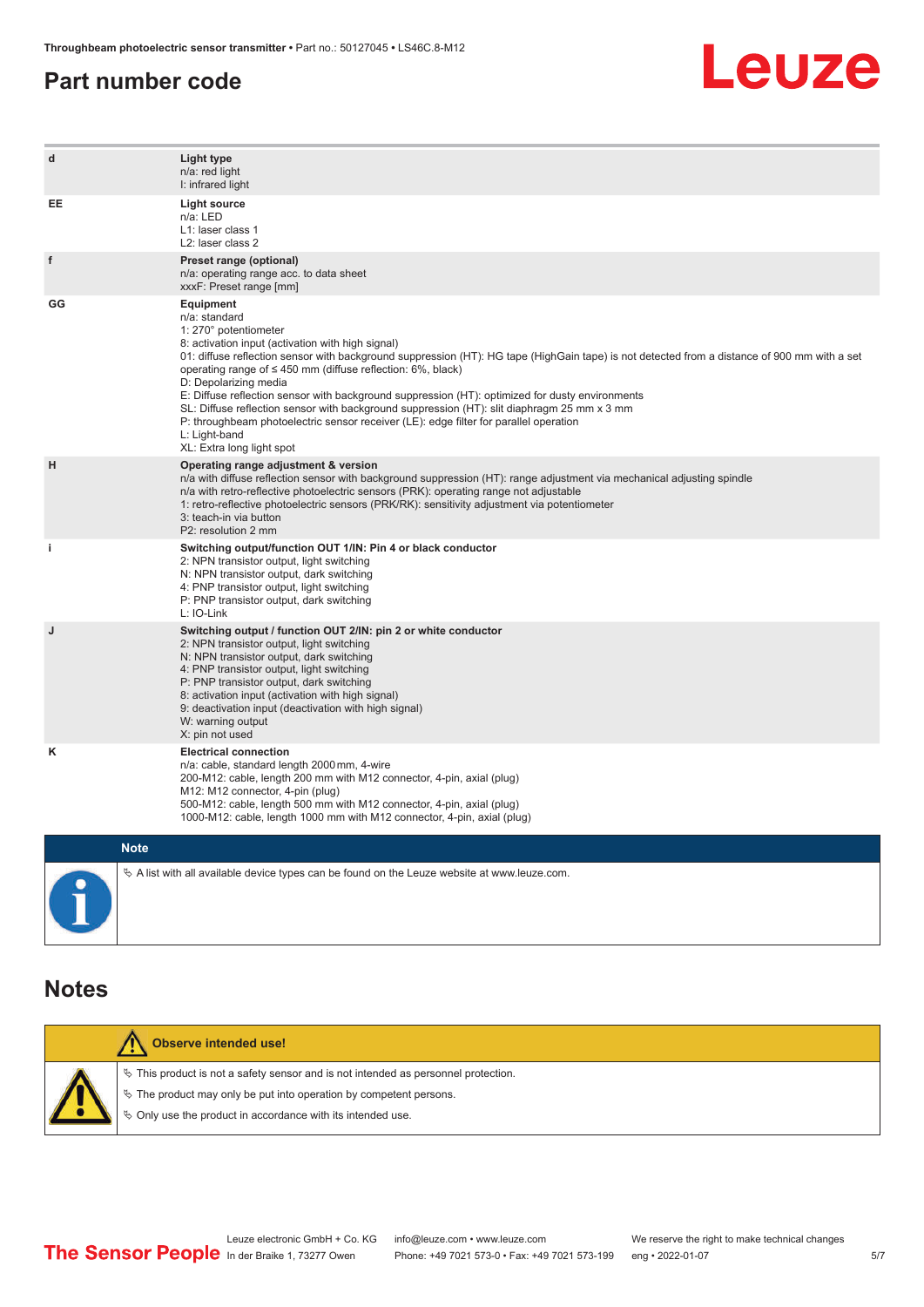# <span id="page-5-0"></span>**Notes**

# Leuze



#### **For UL applications:**

ª For UL applications, use is only permitted in Class 2 circuits in accordance with the NEC (National Electric Code). ª These proximity switches shall be used with UL Listed Cable assemblies rated 30V, 0.5A min, in the field installation, or equivalent (categories: CYJV/ CYJV7 or PVVA/PVVA7)

# **Further information**

• Light source: Average life expectancy 100,000 h at an ambient temperature of 25 °C

# **Accessories**

# Connection technology - Connection cables

|  | Part no. | <b>Designation</b>     | <b>Article</b>   | <b>Description</b>                                                                                                                                          |
|--|----------|------------------------|------------------|-------------------------------------------------------------------------------------------------------------------------------------------------------------|
|  | 50130652 | KD U-M12-4A-V1-<br>050 | Connection cable | Connection 1: Connector, M12, Axial, Female, A-coded, 4-pin<br>Connection 2: Open end<br>Shielded: No<br>Cable length: 5,000 mm<br>Sheathing material: PVC  |
|  | 50130690 | KD U-M12-4W-V1-<br>050 | Connection cable | Connection 1: Connector, M12, Angled, Female, A-coded, 4-pin<br>Connection 2: Open end<br>Shielded: No<br>Cable length: 5,000 mm<br>Sheathing material: PVC |

# Mounting technology - Mounting brackets

|   | Part no. | <b>Designation</b> | <b>Article</b>  | <b>Description</b>                                                                                                                                                                       |
|---|----------|--------------------|-----------------|------------------------------------------------------------------------------------------------------------------------------------------------------------------------------------------|
| œ | 50105315 | BT 46              | Mounting device | Design of mounting device: Angle, L-shape<br>Fastening, at system: Through-hole mounting<br>Mounting bracket, at device: Screw type<br>Type of mounting device: Rigid<br>Material: Metal |

# Mounting technology - Rod mounts

| Part no. | <b>Designation</b> | <b>Article</b>  | <b>Description</b>                                                                                                                                                                                                                                           |
|----------|--------------------|-----------------|--------------------------------------------------------------------------------------------------------------------------------------------------------------------------------------------------------------------------------------------------------------|
| 50117252 | BTU 300M-D12       | Mounting system | Design of mounting device: Mounting system<br>Fastening, at system: For 12 mm rod, Sheet-metal mounting<br>Mounting bracket, at device: Screw type, Suited for M4 screws<br>Type of mounting device: Clampable, Adjustable, Turning, 360°<br>Material: Metal |